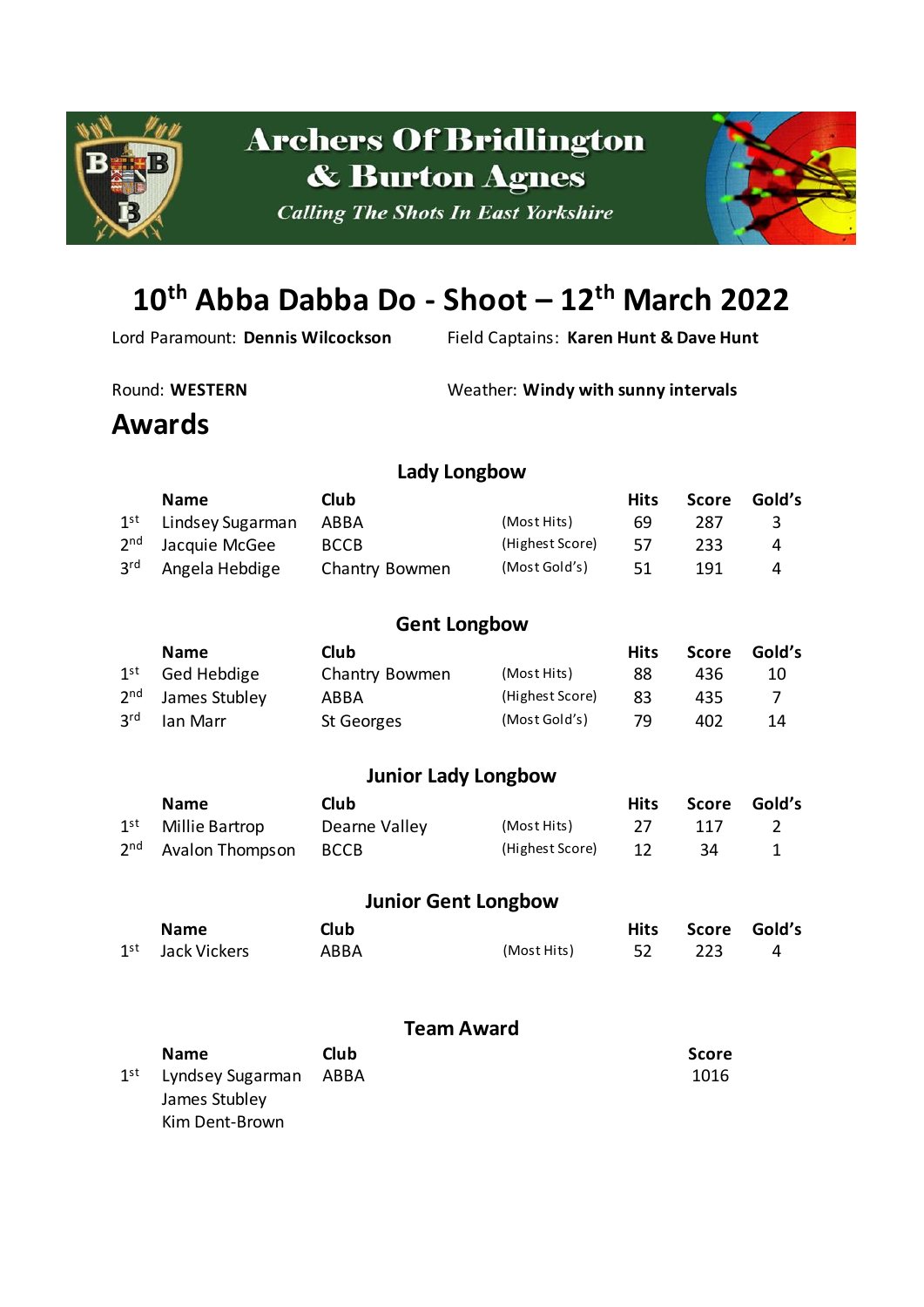#### **Jack & Jill Award**

| <b>Name</b>                           | Club | Score |
|---------------------------------------|------|-------|
| 1 <sup>st</sup> Lyndsey Sugarman ABBA |      | 722   |
| James Stubley                         |      |       |

# **Individual Awards**

| <b>Name</b>                | Club                  |                                   |
|----------------------------|-----------------------|-----------------------------------|
| James Stubley              | ABBA                  | <b>Best Gold Senior</b>           |
| <b>Avalon Thompson</b>     | <b>BCCB</b>           | <b>Best Gold Junior</b>           |
| Avalon Thompson            | <b>BCCB</b>           | Worst White                       |
| <b>Name</b><br>Lee Bartrop | Club<br>Dearne Valley | Agincourt Volley Best Gold Senior |
| Jack Vickers               | ABBA                  | Agincourt Volley Best Gold Junior |

## **Individual Results**

#### **Lady Longbow**

|                | <b>Name</b>              | Club                 | <b>Hits</b> | <b>Score</b> | Gold's         |
|----------------|--------------------------|----------------------|-------------|--------------|----------------|
| 1              | Lindsey Sugarman         | ABBA                 | 69          | 287          | 3              |
| $\overline{2}$ | Jacquie McGee            | <b>BCCB</b>          | 57          | 233          | 4              |
| 3              | Helen Falkingham         | Bowmen of Leeds      | 51          | 193          | 3              |
| 4              | Angela Hebdige           | Chantry Bowmen       | 51          | 191          | 4              |
| 5              | Sue Jones                | ABBA                 | 40          | 148          | $\overline{2}$ |
| 6              | Sharon Revell            | <b>All Abilities</b> | 35          | 127          | 1              |
| 7              | Carol Byde               | <b>BLBS</b>          | 34          | 146          | 4              |
| 8              | Lynette Hocking          | <b>BCCB</b>          | 20          | 60           | 0              |
| 9              | Alison Thompson          | <b>BCCB</b>          | 17          | 70           | 1              |
| 10             | <b>Tracey Dent-Brown</b> | ABBA                 | 11          | 39           | 0              |
| 11             | Iris Weatherley          | <b>BCCB</b>          | 10          | 38           | $\Omega$       |
| 12             | Laura Sandrey            | ABBA                 | 6           | 14           | 0              |

#### **Gent Longbow**

|   | <b>Name</b>           | Club                 | <b>Hits</b> | <b>Score</b> | Gold's |
|---|-----------------------|----------------------|-------------|--------------|--------|
|   | Ged Hebdige           | Chantry Bowmen       | 88          | 436          | 10     |
| 2 | James Stubley         | ABBA                 | 83          | 435          | 7      |
| 3 | <b>Patrick Revell</b> | <b>All Abilities</b> | 83          | 413          | 8      |
| 4 | Colin Hope            | Chantry Bowmen       | 80          | 371          | 8      |
| 5 | lan Marr              | St Georges           | 79          | 402          | 14     |
| 6 | Les Wild              | Wakefield            | 77          | 369          | 6      |
|   | Lewis Mitchell        | Arrow Flight         | 73          | 297          | 3      |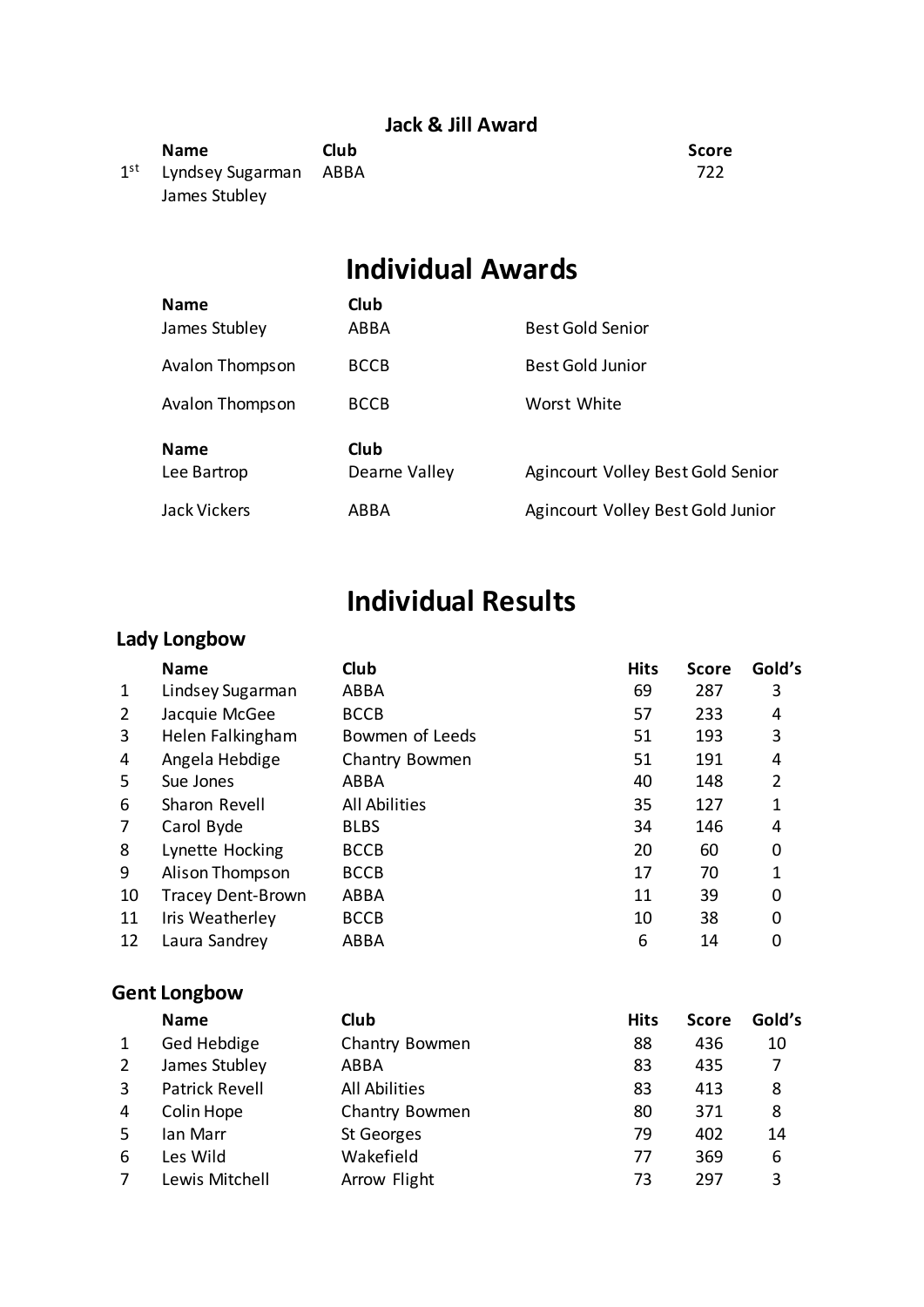| 8              | Stewart Atkinson           | Chantry Bowmen         |       | 69          | 303          | 4              |
|----------------|----------------------------|------------------------|-------|-------------|--------------|----------------|
| 9              | Chris Key                  | De Notton Bowers       |       | 67          | 283          | 4              |
| 10             | Kim Dent-Brown             | ABBA                   |       | 62          | 294          | 8              |
| 11             | David Whitham              | White Rose             |       | 62          | 264          | 4              |
| 12             | Lee Bartrop                | Dearne Valley          |       | 62          | 247          | $\mathbf 1$    |
|                |                            |                        |       |             |              |                |
| 13             | Andy Monger                | St Georges             |       | 59          | 253          | 5              |
| 14             | Rob Hocking                | <b>BCCB</b>            |       | 59          | 252          | 7              |
| 15             | Tony Collier               | <b>BCCB</b>            |       | 59          | 237          | 4              |
| 16             | Norman Barclay             | ABBA                   |       | 57          | 231          | 5              |
| 17             | Tony Gellen                | Wakefield              |       | 54          | 251          | 7              |
| 18             | Leslie Wynn                | White Rose             |       | 53          | 181          | $\mathbf{1}$   |
| 19             | Andrew Borowik             | Wakefield              |       | 49          | 190          | 3              |
| 20             | <b>Nash Cummings</b>       | Chantry Bowmen         |       | 47          | 184          | 3              |
| 21             | Dennis Wilcockson          | ABBA                   |       | 45          | 201          | 4              |
| 22             | Julian Crump               | St Georges             |       | 45          | 146          | 3              |
| 23             | Paul Benson                | <b>BCCB</b>            |       | 44          | 162          | 3              |
| 24             | Alan Pounder               | St Georges             |       | 43          | 162          | $\mathbf{1}$   |
| 25             | Paul Emerson               | Valley Bowmen          |       |             |              | $\overline{2}$ |
| 26             | John Greenwood             | De Notton Bowers       |       | 40          | 164          | 3              |
| 27             | Raymond Brown              | Wakefield              |       | 39          | 179          | $\overline{2}$ |
| 28             | Terry Jones                | ABBA                   |       | 38          | 148          | 3              |
| 29             | Steve Jones                | De Notton Bowers       |       | 35          | 165          | 5              |
| 30             | Stephen Clarke             | <b>BCCB</b>            |       | 33          | 120          | $\overline{2}$ |
| 31             | <b>Eddie McGee</b>         | <b>BCCB</b>            |       | 31          | 107          | $\mathbf{1}$   |
| 32             | Alex Fermor                | ABBA                   |       | 30          | 102          | 1              |
| 33             | Jim Windass                | <b>BCCB</b>            |       | 25          | 96           | 0              |
| 34             | Rob Stephenson             | St Georges             |       | 25          | 70           | 0              |
| 35             | Mark Read                  | St Georges             |       | 14          | 52           | 0              |
| 36             | Colin Gibson               | <b>BCCB</b> (ret after |       | 8           | 22           | $\mathbf 0$    |
|                |                            | 3doz)                  |       |             |              |                |
|                | <b>Junior Lady Longbow</b> |                        |       |             |              |                |
|                | <b>Name</b>                | Club                   |       | <b>Hits</b> | <b>Score</b> | Gold's         |
| 1              | Millie Bartrop             | Dearne Valley          | (U18) | 27          | 117          | $\overline{2}$ |
| $\overline{2}$ | Avalon Thompson            | <b>BCCB</b>            | (U16) | 12          | 34           | $\mathbf{1}$   |
|                |                            |                        |       |             |              |                |
|                | <b>Junior Gent Longbow</b> |                        |       |             |              |                |

| <b>Name</b>    | <b>Club</b> |       | Hits Score Gold's |  |
|----------------|-------------|-------|-------------------|--|
| 1 Jack Vickers | ABBA        | (U12) | 52 223            |  |

#### **Entered DNS**

| <b>Name</b>   | Club        |
|---------------|-------------|
| Carol Sandrey | ABBA        |
| William Bell  | <b>BCCB</b> |